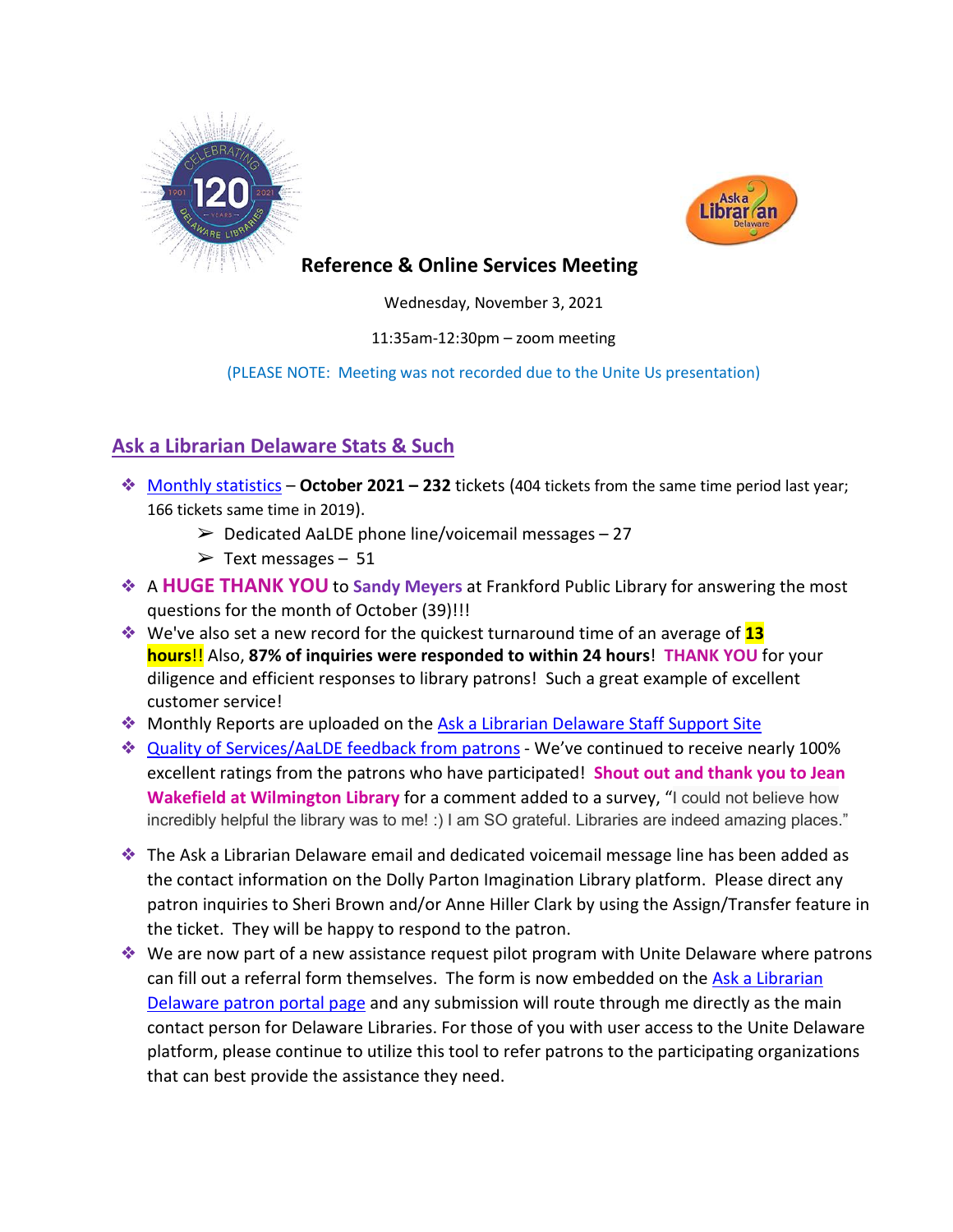# **Unite Delaware Review -** Keda Dorisca, Community Engagement Manager,

### Unite Us

- $\circ$  Keda reviewed the background of Unite Us/Unite Delaware and the importance of the partnerships within communities and presented a demonstration of the Unite Us platform/how the referral system works
- o Patrons can now self-refer using the new Assistance Request Form (mentioned above) that is found on the Ask a Librarian Delaware patron portal page.
- $\circ$  If you would like more information about Unite Delaware or access to the platform for your library location, please feel free to reach out to me [\(missy.williams@lib.de.us\)](mailto:missy.williams@lib.de.us)

## **Business Reference**

- ❖ Janet reminded everyone of th[e Entrepreneurial Mindset Training](https://guides.lib.de.us/c.php?g=584085&p=4033971) . Access from DDL's website under the Services Tab > [Business & Entrepreneurship LibGuide](https://guides.lib.de.us/business) > Learning for Aspiring **Entrepreneurs** 
	- o Marketing materials (bookmarks) have been sent out to all 33 libraries
	- o Can also access on the [Consortium site](https://consortium.lib.de.us/)
- ❖ Please direct patrons to the **Need Assistance** box on the [Business & Entrepreneurship LibGuide](https://guides.lib.de.us/business) (Start Here tab) – to schedule an appointment with a Business Manager if they need one-on-one help
- ❖ Janet reviewed the Data Axle Reference Solutions resource (formerly ReferenceUSA) accessible under the [Research](https://guides.lib.de.us/c.php?g=584085&p=4033972) tab of the [Business & Entrepreneurship LibGuide.](https://guides.lib.de.us/business)
	- $\circ$  It is also accessible under th[e eMedia](https://lib.de.us/emedia/) > Research, Learn, & Discover tab from the Delaware Libraries website.
	- o Find valuable information about the local industry
	- o Export reports for patrons to kick start their research
- ❖ Please email Janet [\(janet.wurtzel@lib.de.us\)](mailto:janet.wurtzel@lib.de.us) for more information or if you have any questions.

# **DLC Team Updates**

❖ **Overdue fines resumed on November 1, 2021.** 

### **EveryLibrary Training Sessions**

- $\circ$  Check out the first of the six-part series of pre-recorded training sessions that began on November 1st by logging into [Delaware Libraries Staff Academy](https://my.nicheacademy.com/delawarelibrariesstaffacademy) (Niche Academy platform).
- $\circ$  EveryLibrary will hold live coaching sessions on the 2nd Wednesday of the month to review that month's training topic (and to answer any other questions that may come up) – first one is Wednesday, November 10<sup>th</sup>. [Please register through LibCal.](https://delawarelibraries.libcal.com/event/8360391)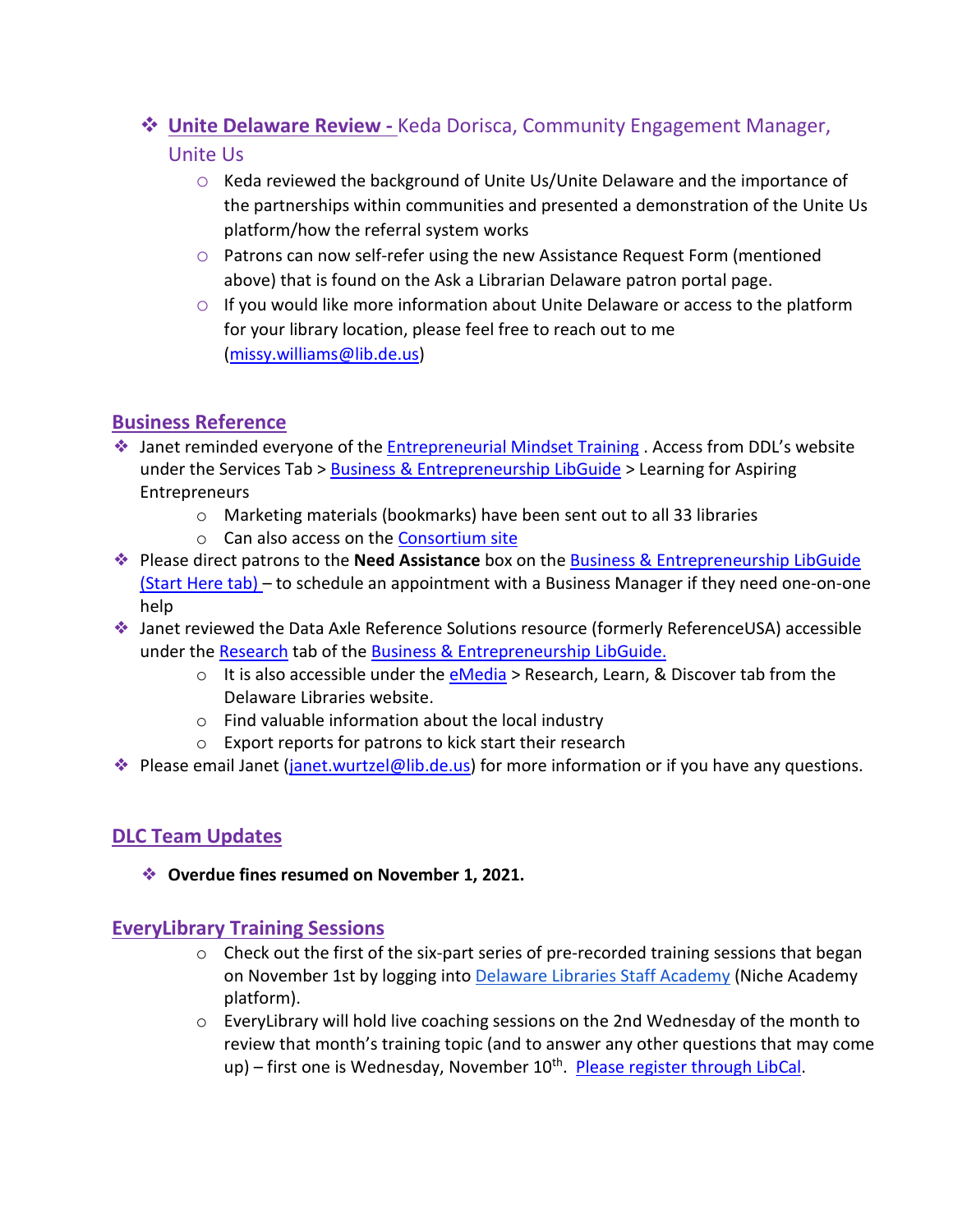# \*Next meeting – Wednesday, December 1st, 11:30am-1:30pm

Please register through LibCal to receive the meeting link and reminder email: [Reference/Online Services Meeting -](https://delawarelibraries.libcal.com/event/7594128) LibCal - Delaware Libraries

\_\_\_\_\_\_\_\_\_\_\_\_\_\_\_\_\_\_\_\_\_\_\_\_\_\_\_\_\_\_\_\_\_\_\_\_\_\_\_\_\_\_\_\_\_\_\_\_\_\_\_\_\_\_\_\_\_\_\_\_\_\_\_\_\_\_\_\_\_\_\_\_\_\_\_\_\_\_\_\_\_

\_\_\_\_\_\_\_\_\_\_\_\_\_\_\_\_\_\_\_\_\_\_\_\_\_\_\_\_\_\_\_\_\_\_\_\_\_\_\_\_\_\_\_\_\_\_\_\_\_\_\_\_\_\_\_\_\_\_\_\_\_\_\_\_\_\_\_\_\_\_\_\_\_\_\_\_\_\_\_

### Miscellaneous Updates/Reminders

## More (Broken Record - Not Mentioned in the Meeting) Reminders

## **[Northstar Digital Literacy](https://www.digitalliteracyassessment.org/about#about)**

- ❖ Northstar [Digital Literacy](https://www.digitalliteracyassessment.org/about#about) is part of the Communities of Excellence and collective impact initiative and partnership with Literacy Delaware. Patron access is available through the Delaware Libraries [eMedia](https://lib.de.us/emedia/) page under the Research, Learn, Discover tab.
- ❖ Check out the [Learn More page](https://lib.de.us/northstar/) from the eMedia page with links to the [forms t](https://delawarelibraries.libwizard.com/f/LitDEAppt)o schedule an appointment with Literacy Delaware for one-on-one tutoring or proctoring. Please note that at this time, Literacy Delaware is only offering virtual sessions due to Covid-19 concerns.
- ◆ Staff training tutorials (recordings of the training sessions) are uploaded to the Delaware [Libraries Staff Academy](https://my.nicheacademy.com/delawarelibrariesstaffacademy?category=11828) (Niche Academy platform).
- ❖ Thank you to those of you who have set up administrator accounts. There are still library locations that have not yet supplied at least two staff members to be Northstar administrators. If your library doesn't yet have administrators, please email the helpdesk [\(helpdesk@lib.de.us\)](mailto:helpdesk@lib.de.us) with the names and email addresses of library staff that can be entered into Northstar for your library. The administrators would then enter library staff who work with patrons as "proctors" so those staff can log into Northstar & access the materials/resources.
- ❖ Here is a quick tutorial with information about entering your library staff: <https://www.youtube.com/watch?v=NxRlgDhu6lU&t=40s>

More information is available a[t https://www.digitalliteracyassessment.org/manual#adman](https://www.digitalliteracyassessment.org/manual#adman)

For updates on Northstar (and other DDL projects), check out the [FY22 Project](https://guides.lib.de.us/projectplanning/programs)  [Planning Guide –](https://guides.lib.de.us/projectplanning/programs) Programs > Reference

And this guide - Digital Literacy - [Professional Development for Delaware Library Staff -](https://guides.lib.de.us/c.php?g=386101&p=2619968) LibGuides [at Delaware Division of Libraries](https://guides.lib.de.us/c.php?g=386101&p=2619968)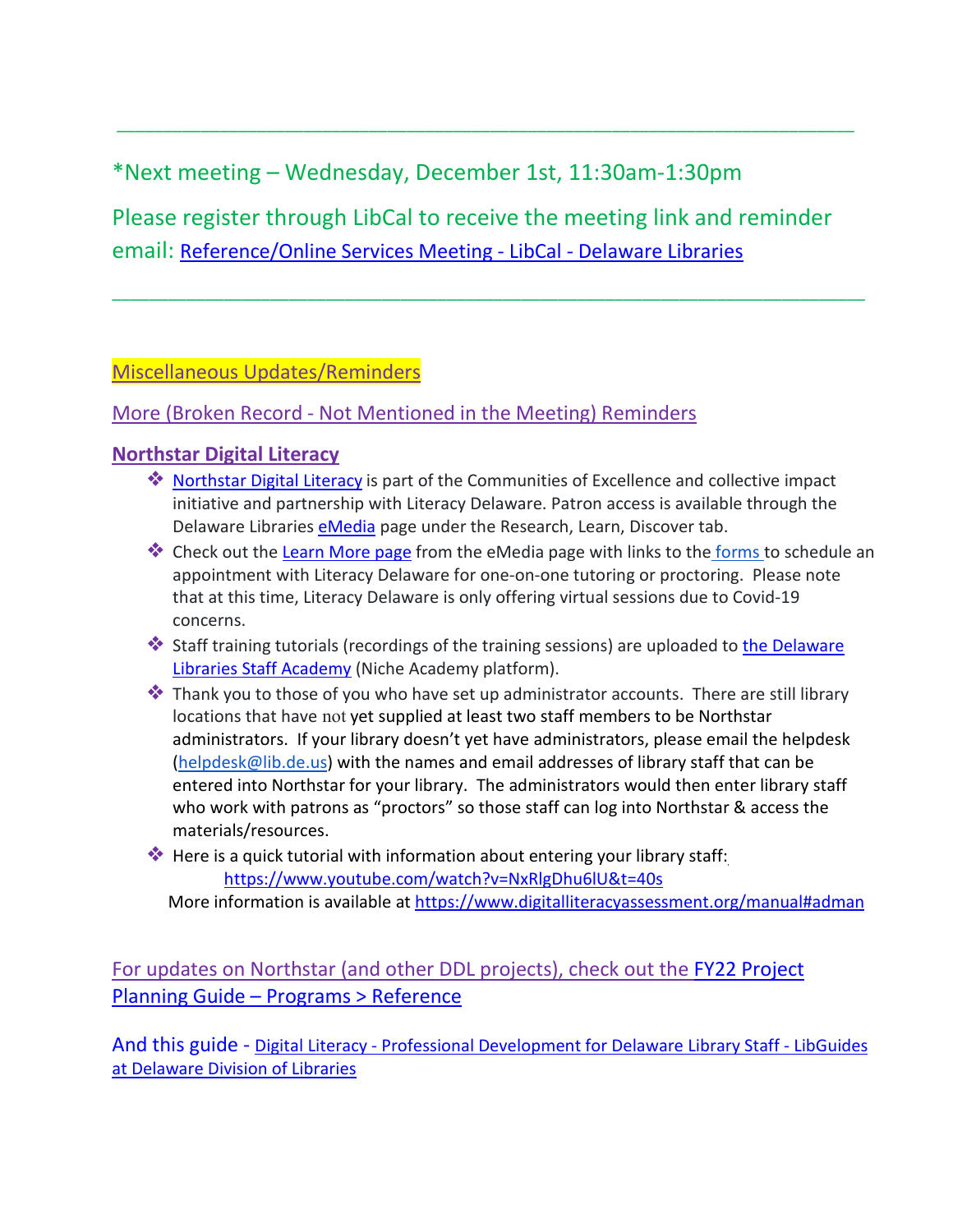- ❖ [CloudSource Open Access](https://dlc.lib.de.us/client/en_US/CSOA/) Please note: **[Link](https://delatest.ent.sirsi.net/client/en_US/CSOA) is for staff use only at this time**.
	- $\triangleright$  Waiting on upgrades for the newest iteration before it goes live.
	- $\triangleright$  Over 3.1 million open access journal articles, books, dissertations, etc.!
	- $\triangleright$  FAQ sheet to come soon!
- ❖ Please [email me](mailto:missy.williams@lib.de.us) any topics you'd like presented at a future Reference meeting.
- ❖ Please feel free to use the [Reference listserv distribution email](mailto:reference@listserv.lib.de.us) to reach out to your colleagues, share information, or ask for assistance with an AaLDE ticket or other reference/research question.
- ❖ **Unite Delaware** please [email me](mailto:missy.williams@lib.de.us) if you'd like to sign up to participate or need more information.
	- $\triangleright$  Flyer on [Consortium Site](https://consortium.lib.de.us/marketing/) please share on your websites, social media, community boards, etc.

### ❖ **Other Helpful Resources and/or LibGuides:**

- [helpdesk@lib.de.us](mailto:helpdesk@lib.de.us)
- <https://consortium.lib.de.us/> The DLC Consortium is your "one-stop shop" for information and marketing materials for the available resources and services Delaware Libraries offers. Password protected.
- [COVID-19 LibGuide](https://guides.lib.de.us/delibraries/COVID-19) for staff
- [Interlibrary Loan informational resource page](https://lib.de.us/interlibraryloan/) on Delaware Libraries website
	- Direct link address <https://delawarelibraries.org/interlibraryloan>
- ❖ [Delaware Libraries website](https://lib.de.us/) **Services tab** patrons can make an [appointment to schedule](https://delawarelibraries.libcal.com/appointments/) a 30-minute phone consultation for either job seeking or social services/basic needs assistance. Alta and team are taking appointments 10am-8pm.

# Reference Training/Professional Development

- ❖ There are many training resources available on the [Professional Development LibGuide](https://guides.lib.de.us/c.php?g=386101&p=2619930)  [specifically for Reference staff.](https://guides.lib.de.us/c.php?g=386101&p=2619930) Please review them on a regular basis.
- ❖ For specific Ask a Librarian training, visit the [Ask a Librarian Delaware Support Site page](https://aalstaff.lib.de.us/all-meetings-trainings/training-tutorials/) or [email me](mailto:missy.williams@lib.de.us) to set up 1:1 training.
- ◆ Please remember to email [profdev@lib.de.us](mailto:profdev@lib.de.us) with any training questions or issues. Katie will respond as quickly as possible.
- ❖ Don't forget to log your training on the Professional Development Achievement Tracker form: <https://www.surveymonkey.com/r/ProfDevTracker>